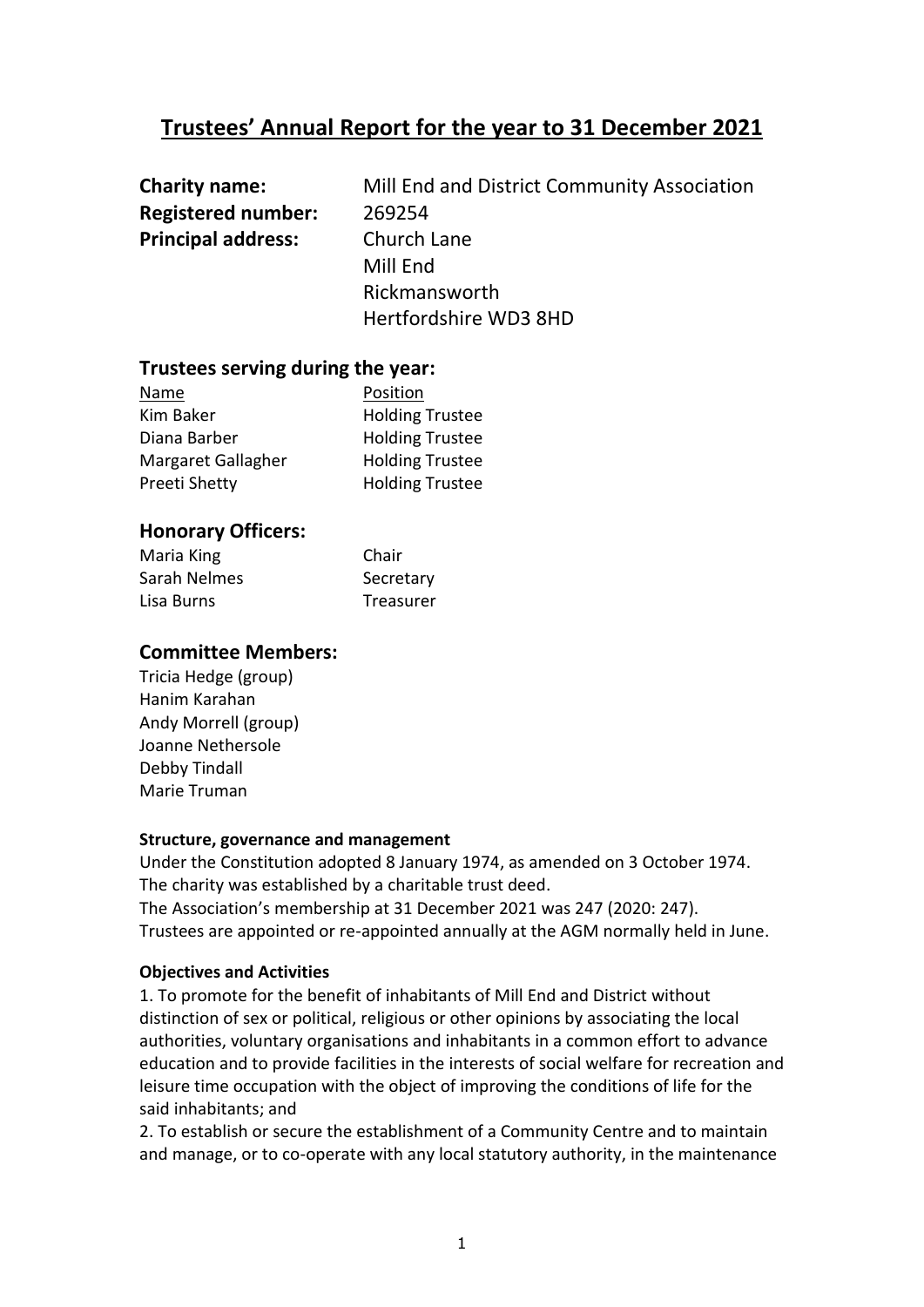and management of such a Centre for activities, promoted by the Association and its constituent bodies in furtherance of the above objects.

The policy and general management of the affairs of the Association is directed by a Council, which in turn delegates any or all of its powers to an Executive Committee made up of elected members of the Association.

## **Review of financial position**

The Association's receipts and payments accounts are shown on pages 5 and 6.

Cash funds at the end of 2021 totalled £58,200 (2020: £50,229) – an increase of £7,971.

The Association's total revenue for the year was £49,047 versus £50,685 in the previous year – a decrease of £1,638. Income from hall hire at £30,017 was much the same as the previous year. Rental income from the Social Club was £1,354 higher than the previous year at £9,323. Café sales of £1,123 were recorded in 2021 for the first time. As anticipated, JRS scheme grants were £5,490 lower than in 2020.

At the same time, the Association's total revenue expenditure in 2021 decreased by £4,233 to £41,076 for the year. The overall net cash position for the year was therefore up £7,971 versus the previous year.

## **During 2021:**

The Community Centre continued to support local residents by making the Association's extensive facilities available for hire and charitable use.

It was a busy year with activities returning to the centre after restrictions eased. We were delighted to welcome back the RVS lunch club and lots of other existing and new users. It was lovely to be welcoming everyone back to the centre.

We were fortunate to receive funding from W3RT enabling us to change lighting to LED.

This year we have secured some further funding and it is planned to spend this on general building maintenance but particularly on repairs to the roof.

We continue to focus on increasing our presence within the community and our social media platforms are proving very popular which is leading to an increase in the number of enquiries and bookings.

## **Reserves policy**

It is the policy of the Association that unrestricted funds, which have not been designated for a specific use or tied up in buildings and other tangible assets, should be maintained at a level equivalent to three months expenditure. The trustees consider that this policy reflects the wish to commit as much as possible, within the